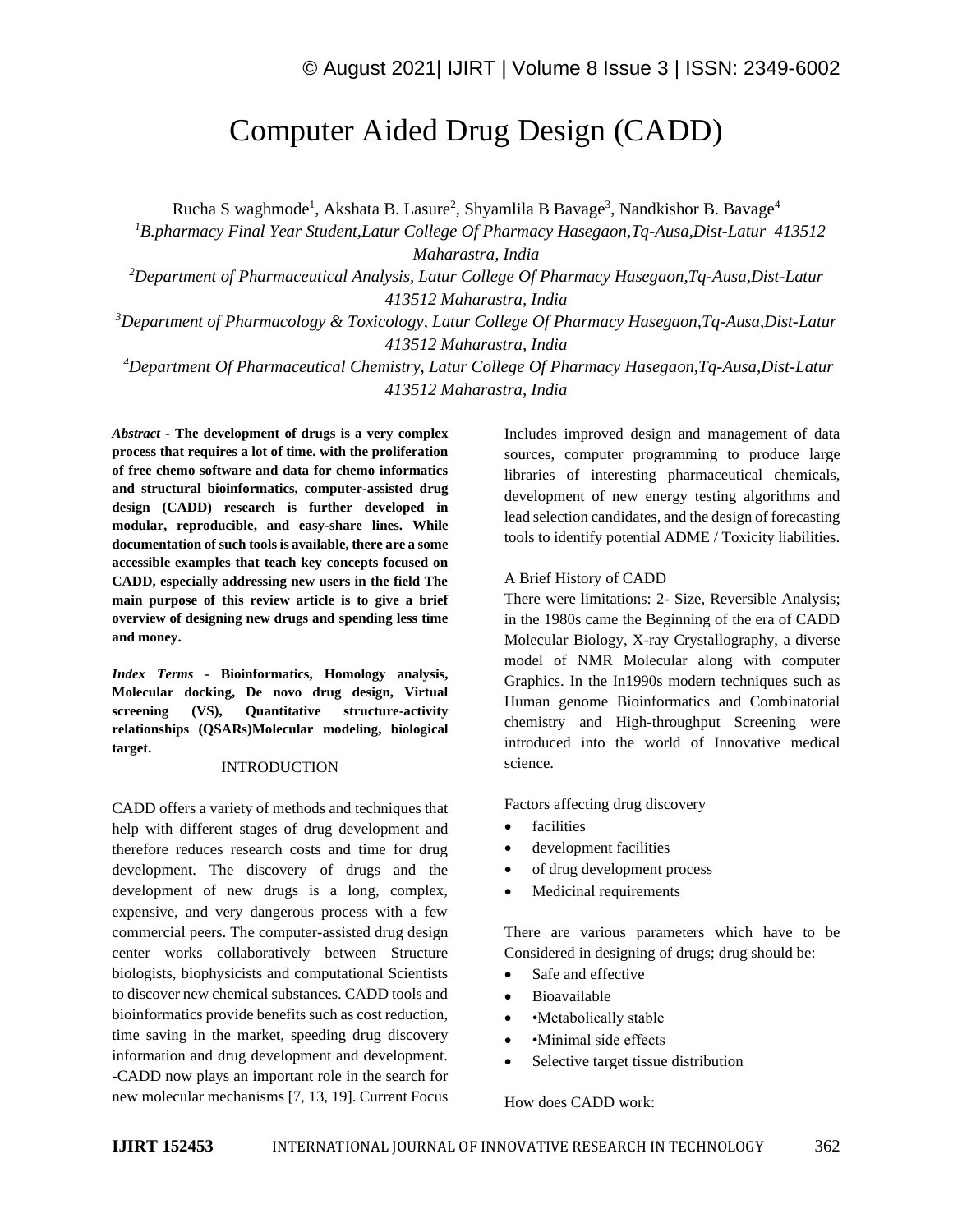The computer-assisted drug manufacturing process consists of 3 phases:

Phase 1: Includes the identification of the Medical Target and the construction of a small Molecule library to be tested. There is the development of a visual testing process that is initiated by inserting small molecules

Phase 2: Selected Hits Tested for Specificity by entering the binding areas for other known drug purposes

Section 3: Selected hits are included in the Computational ADMET print courses and those who pass these courses are called leaders. [6]

Following are the main consideration of CADD

- 1. Structure based drug design
- 2. Ligands based drug design

Manufacture-based drug formulations They contain the following points:

- Adjustment of the selected target should be done with a solution and its structure should be determined with the help of Crystallography
- Proper structural analysis should be performed to determine the binding areas.
- The various combinations from the database should be set in a binding position and receive points regarding site affiliation



Ligands based drug design:

The ligand-based drug modeling method includes Analysis of targeted ligands. These methods use a set of reference collected from chemicals known to interact with the Target of interest and analysis of their 2D or 3D structure (7).

In some cases, often when data pertaining to the 3D framework of targeted protein is not available, drug formulation can instead be based on the process using known lines of protein identified as the primary site This method is known as "ligand-based drug formulation" (8)



Significance of CADD in Drug Discovery:

CADD searches focused on new chemicals by beating experiments and chemical compounds rather than traditional methods, thus increasing the filtering of many chemicals in a short period of time. CADD provides forecasts about the potential findings for career development, as well as cellular therapeutic activity. It is used for the following purposes:

• Filtering of large compound libraries in small chemical groups for predicted activity These can be tested by testing.

Traditional research that requires an animal and human model has now been replaced by CADD, which saves time and cost. [14]

It is hoped that in the event of certain diseases such as Influenza, Computational Drug Designing will play a key role in reducing the chances of drug resistance and thus lead to the production of lead compounds that can direct the causative factor. [14]